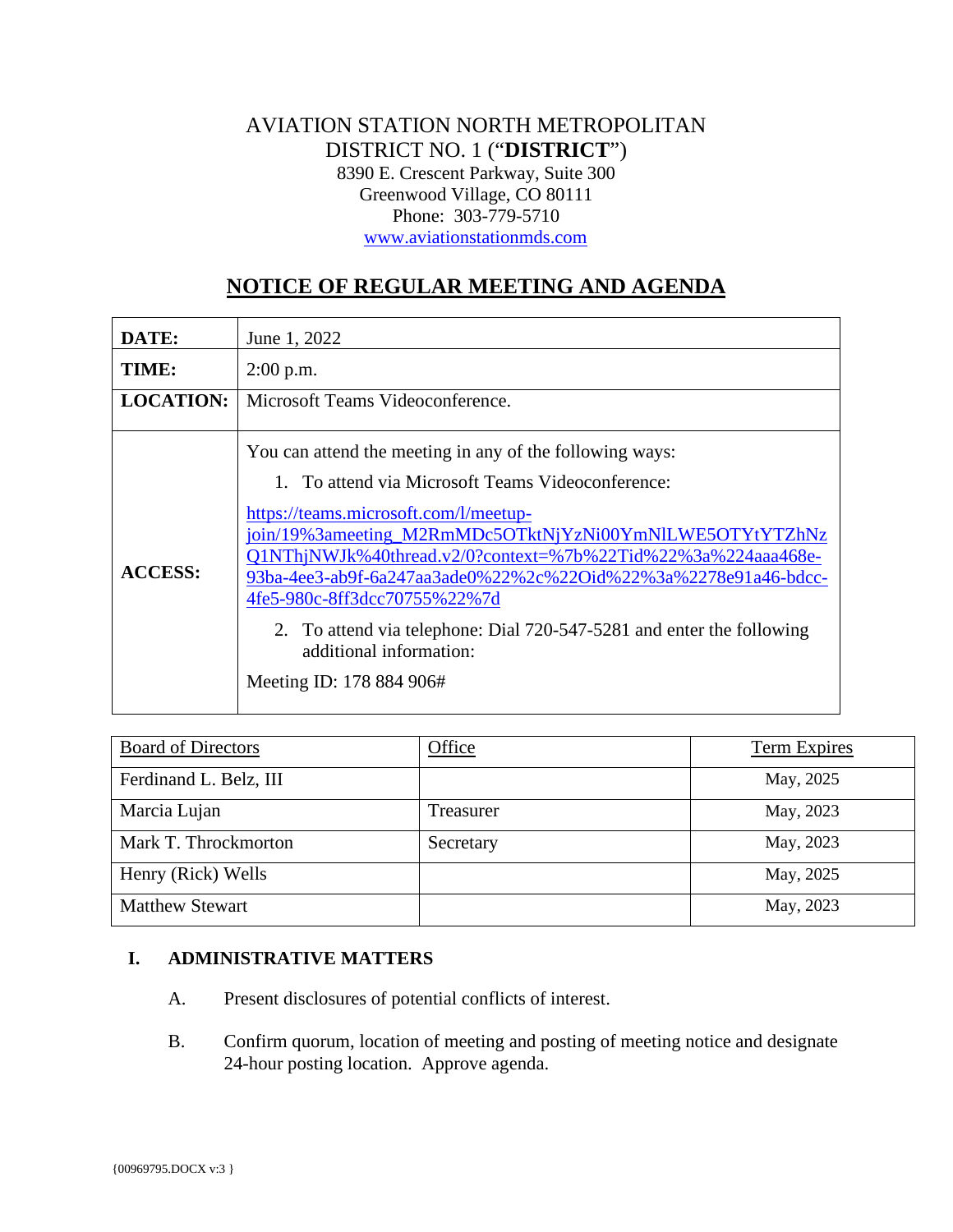- C. Public Comment. Members of the public may express their views to the Board on matters that affect the District that are otherwise not on the agenda. Comments will be limited to three  $(3)$  minutes per person.
- D. Discuss Results of the May 3, 2022 Regular Directors Election (enclosure).
- E. Consider appointment of officers.

| President:                  |  |
|-----------------------------|--|
| Secretary:                  |  |
| Treasurer                   |  |
| <b>Assistant Secretary:</b> |  |
| <b>Assistant Secretary:</b> |  |

F. Review and consider approval of minutes from the March 2, 2022 Regular Board Meeting (enclosure).

### **II. FINANCIAL MATTERS**

- A. Approve and/or ratify approval of payment of claims in the amount of \$1,786,886.63 (enclosure).
- B. Review and ratify approval of the cash position schedule (to be distributed).
- C. Discuss acceptance of and reimbursement for verified District eligible costs:
	- 1. Review and consider acceptance of Phase III: Pena Station Filing 3 Engineer's Report and Certification #01, dated June 14, 2021, prepared by Ranger Engineering, LLC in the amount of \$111,291.24 (enclosure).
	- 2. Review and consider acceptance of Phase III: Pena Station Filing 3 Engineer's Report and Certification #02, dated July 13, 2021, prepared by Ranger Engineering, LLC in the amount of \$37,773.45 (enclosure).
	- 3. Review and consider acceptance of Phase III: Pena Station Filing 3 Engineer's Report and Certification #03, dated July 21, 2021, prepared by Ranger Engineering, LLC in the amount of \$13,528.69 (enclosure).
	- 4. Review and consider acceptance of Phase III: Pena Station Filing 3 Engineer's Report and Certification #04, dated August 24, 2021, prepared by Ranger Engineering, LLC in the amount of \$7,334.41 (enclosure).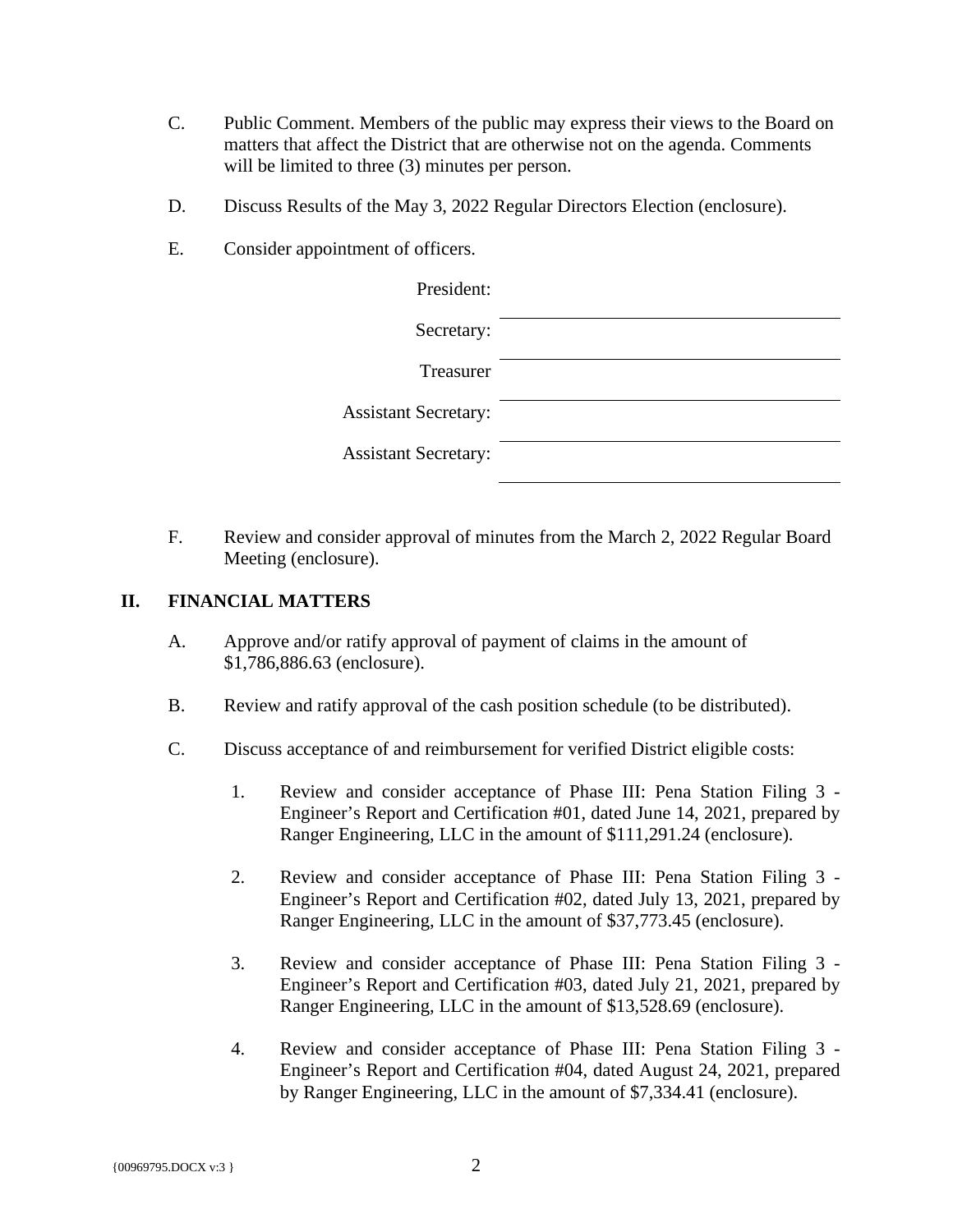- 5. Review and consider acceptance of Phase III: Pena Station Filing 3 Engineer's Report and Certification #05, dated September 23, 2021, prepared by Ranger Engineering, LLC in the amount of \$22,978.86 (enclosure).
- 6. Review and consider acceptance of Phase III: Pena Station Filing 3 Engineer's Report and Certification #06, dated October 28, 2021, prepared by Ranger Engineering, LLC in the amount of \$30,442.04 (enclosure).
- 7. Review and consider acceptance of Phase III: Pena Station Filing 3 Engineer's Report and Certification #07, dated November 22, 2021, prepared by Ranger Engineering, LLC in the amount of \$11,900.12 (enclosure).
- 8. Review and consider acceptance of Phase III: Pena Station Filing 3 Engineer's Report and Certification #08, dated December 29, 2021 and revised May 6, 2022, prepared by Ranger Engineering, LLC in the amount of \$5,146.47 (enclosure).
- 9. Review and consider acceptance of Phase III: Pena Station Filing 3 Engineer's Report and Certification #09, dated January 24, 2022 and revised May 6, 2022, prepared by Ranger Engineering, LLC in the amount of \$3,684.09 (enclosure).
- 10. Review and consider acceptance of Phase III: Pena Station Filing 3 Engineer's Report and Certification #10, dated March 22, 2022 and revised May 6, 2022, prepared by Ranger Engineering, LLC in the amount of \$5,768.54 (enclosure).
- 11. Review and consider acceptance of Phase III: Pena Station Filing 3 Engineer's Report and Certification #11 R1, dated April 5, 2022 and revised May 6, 2022, prepared by Ranger Engineering, LLC in the amount of \$257,782.42 (enclosure).
- 12. Review and consider acceptance of Phase III: Pena Station Filing 3 Engineer's Report and Certification #12, dated May 6, 2022 and revised My 23, 2022, prepared by Ranger Engineering, LLC in the amount of \$847,632.48 (enclosure).
- 13. Review and consider acceptance of Core Infrastructure Project Engineer's Report and Certification #01 R1, dated May 6, 2022 and revised May 23, 2022, prepared by Ranger Engineering, LLC in the amount of \$549,694.86 (enclosure).
- D. Discuss status of draft 2021 Audit and authorize District Accountant to prepare and file a Request for Extension of Time to File Audit for Year-End December 31, 2021.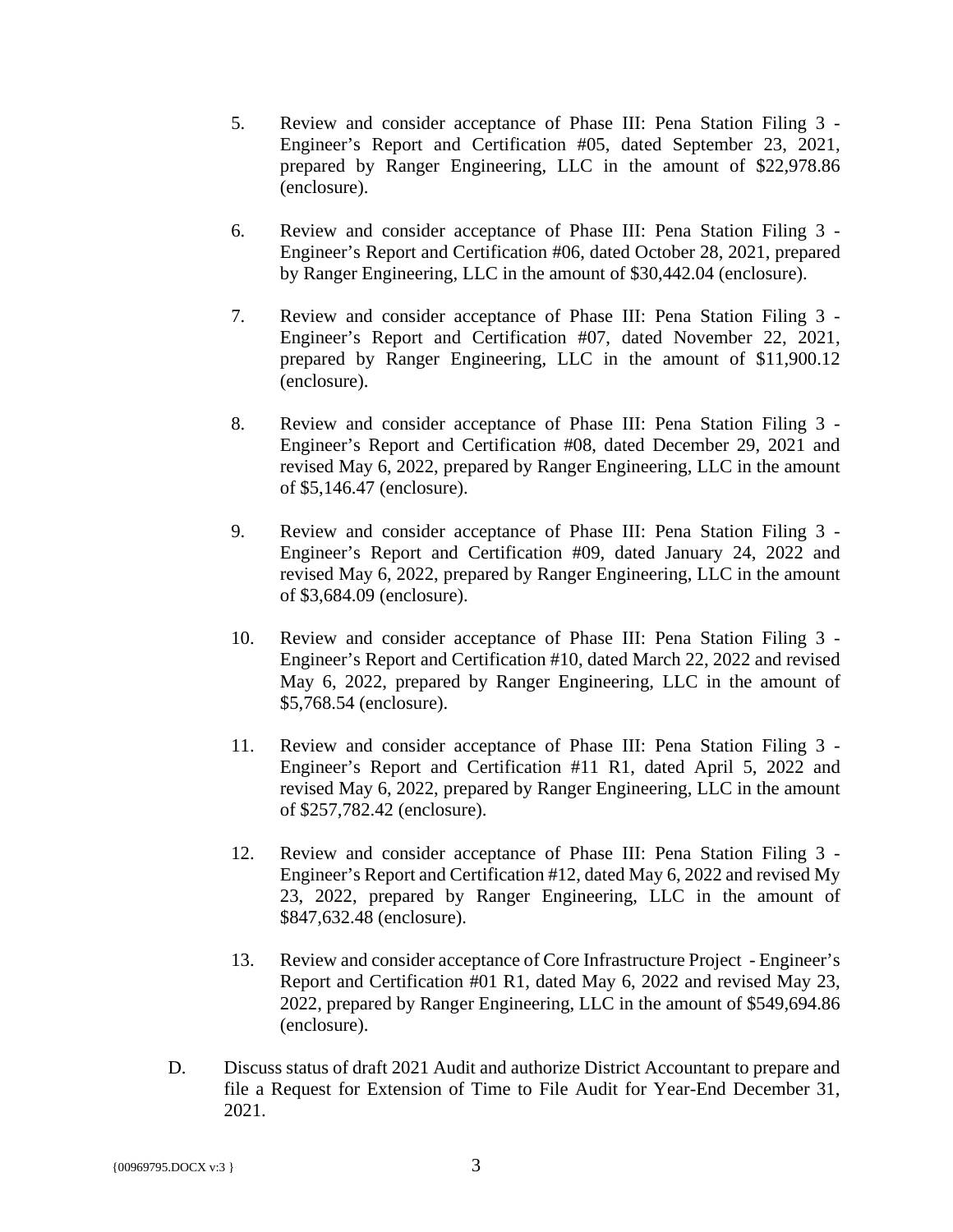## **III. LEGAL MATTERS**

- A. Acknowledge grant of Public Service Company of Colorado Easement from the District to Public Service Company of Colorado (Tract B, Pena Station Filing No. 2) (enclosure).
- B. Acknowledge grant of Public Service Company of Colorado Easement from the District to Public Service Company of Colorado (Block 5, Pena Station Filing No. 1) (enclosure).
- C. Acknowledge Correction Special Warranty Deed between Rail Stop LLC and the District and Special Warranty Deed between Rail Stop LLC and the District (enclosures).
- D. Authorize engagement of McCloud & Associates to update appraisal for Tracts F and B, Pena Station Filing No. 1.
- E. Review and consider approval of Fourth Amendment to Facilities Funding and Acquisition Agreement by and between the District and Rail Stop LLC (in consideration of District acquisition of Tracts F and B, Pena Station Filing No. 1) (enclosure).
- F. Review and consider approval of Real Estate Purchase Agreement by and between Rail Stop LLC and the District (District acquisition of Tracts F and B, Pena Station Filing No. 1) (enclosure).
- G. Review and consider approval of Intergovernmental Agreement Regarding Pena Station Core Infrastructure Improvements by and between the District and the City and County of Denver on behalf of the Department of Aviation (enclosure).

# **IV. MANAGER MATTERS**

- A. Ratify approval of Change Order No. 01 to Service Agreement for Pena Station Aviation Place Landscape and Amenity Design between the District and Brightview Landscape Development, Inc. d/b/a Brightview Design Group for Construction Administration (added scope of work), in the amount of \$7,000.00 (enclosure).
- B. Ratify approval of Change Order No. 02 to Service Agreement for Pena Station Filing 3 Street Lighting Design between the District and AE Design, Inc. for Panasonic Way Street Lighting Electrical Design, in the amount of \$3,900.00 (enclosure).
- C. Ratify approval of On-Site Distribution Extension Agreement (Electric) by and between the District and Public Service Company of Colorado d/b/a Xcel Energy (enclosure).